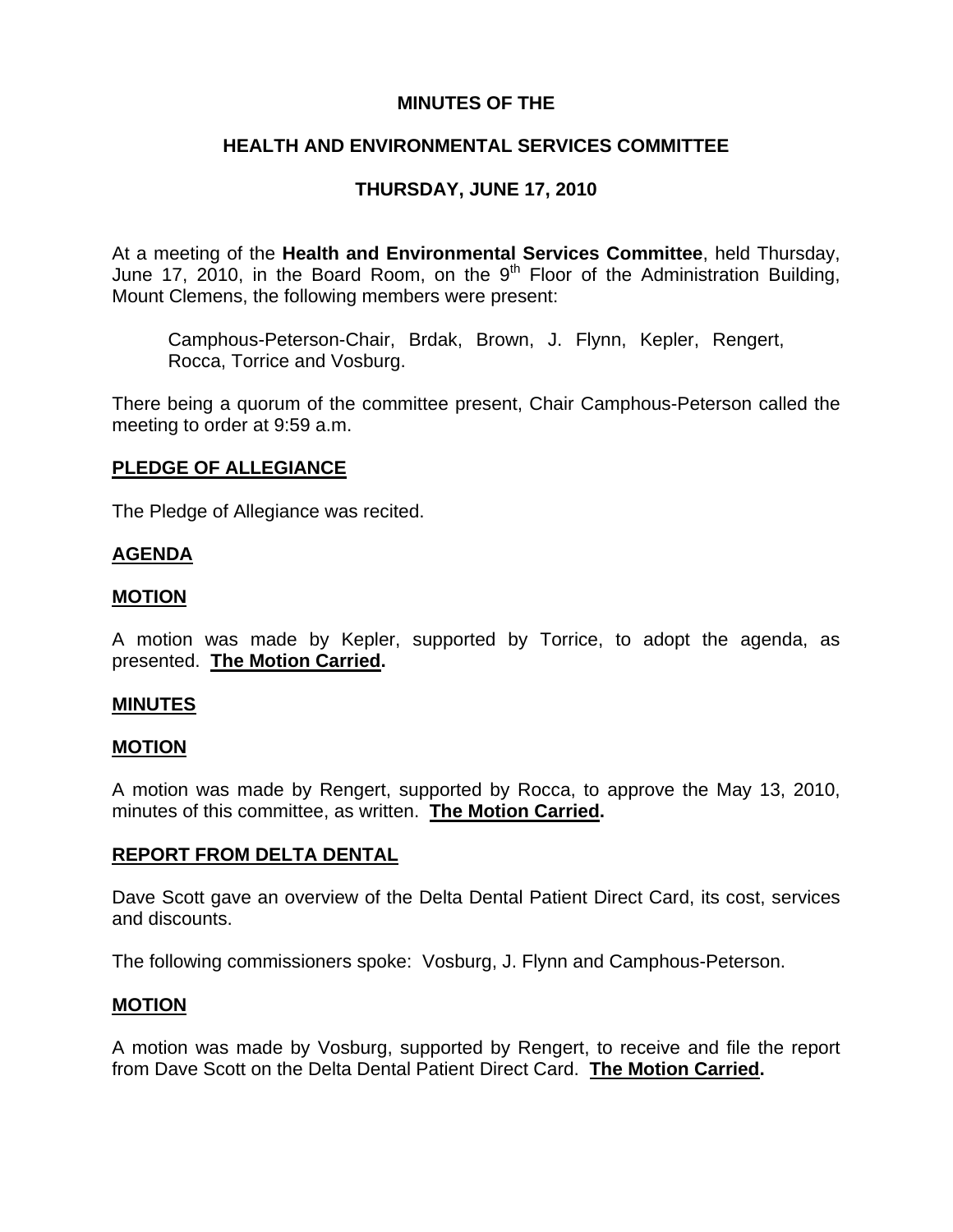## **PROSECUTOR'S ENVIRONMENTAL UNIT REPORT FOR MAY**

### **MOTION**

A motion was made by Vosburg, supported by Rengert, to receive and file the status report on the Prosecutor's Environmental Unit for May, as submitted by Luanne Laemmerman. **The Motion Carried.** 

## **REPORT FROM WATER QUALITY BOARD**

## **MOTION**

A motion was made by Brown, supported by Torrice, to receive and file a report of the Macomb County Water Quality Board outlining their May 11<sup>th</sup> meeting. **The Motion Carried.** 

## **SUPPORT CONTINUATION OF DRINKING WATER MONITORING PROJECT AND ILLICIT DISCHARGE ELIMINATION PROGRAMS**

## **COMMITTEE RECOMMENDATION – MOTION**

A MOTION WAS MADE BY J. FLYNN, SUPPORTED BY TORRICE, TO RECOMMEND THAT THE BOARD OF COMMISSIONERS SUPPORT THE CONTINUATION OF THE DRINKING WATER MONITORING PROJECT AND ILLICIT DISCHARGE ELIMINATION PROGRAMS AND THE RESOLUTION OF THE PCB PROBLEM IN ST. CLAIR SHORES AS THE COUNTY'S HIGHEST PRIORITIES FOR FEDERAL FUNDING.

The following commissioner spoke: Vosburg.

Chair Camphous-Peterson called for a vote on the motion and **THE MOTION CARRIED.** 

#### **S.W.I.M. TEAM REPORT FOR APRIL**

#### **MOTION**

A motion was made by Vosburg, supported by Brown, to receive and file the S.W.I.M. Team Report for April. **The Motion Carried.** 

## **REPORT FROM HEALTH DEPARTMENT ON STATUS OF GREAT LAKES RESTORATION INITIATIVE GRANT APPLICATION TITLED "ILLICIT DISCHARGE ELIMINATION PROGRAM FACILITY DYE TESTING"**

Steve Gold gave an overview.

The following commissioner spoke: Brdak.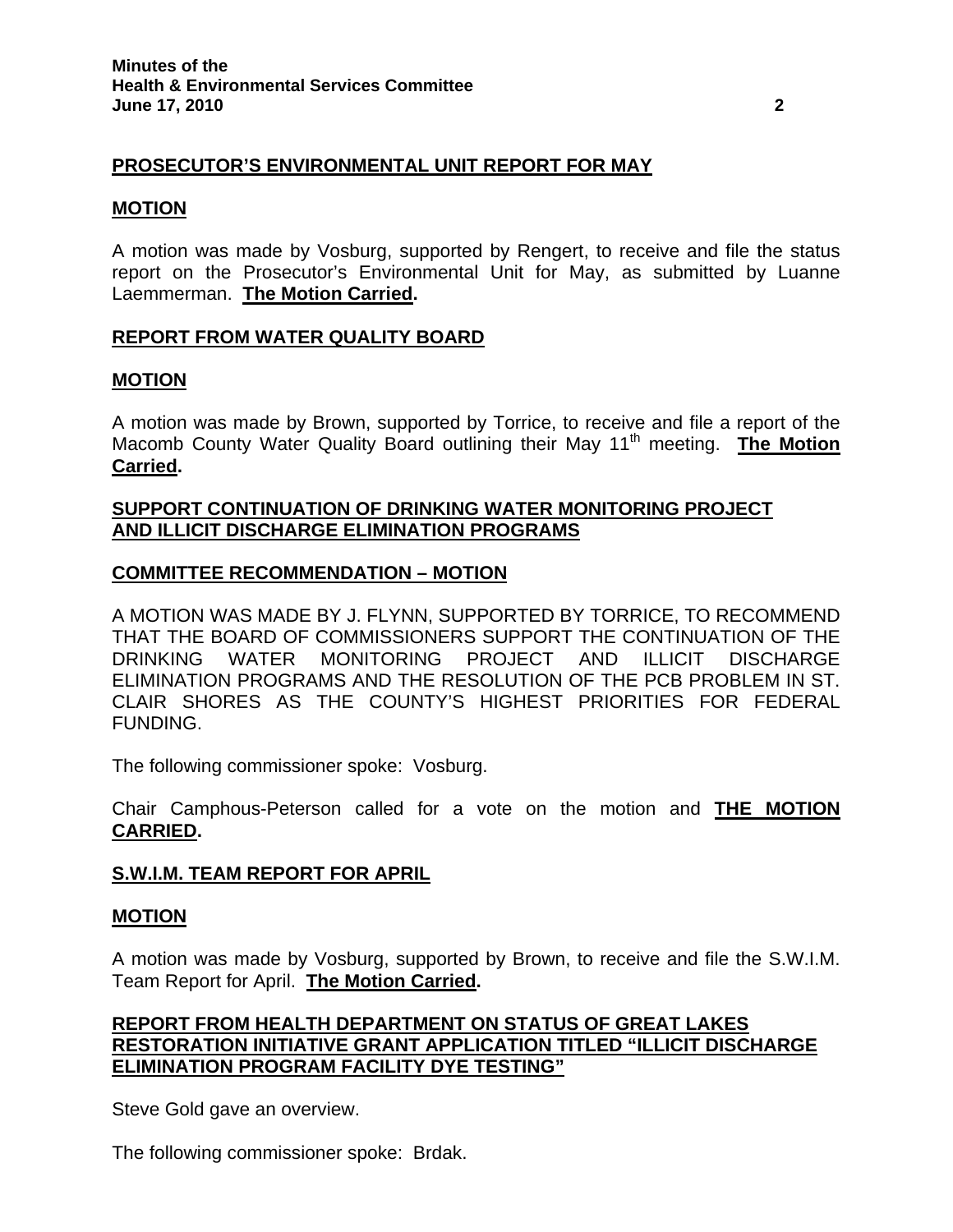## **MOTION**

A motion was made by Vosburg, supported by Brown, to receive and file a report from the Health Department on the status of a Great Lakes Restoration Initiative grant application titled "Illicit Discharge Elimination Program Facility Dye Testing," submitted in January 2010. **The Motion Carried.** 

## **REPORT FROM HEALTH DEPARTMENT ON STATUS OF GREAT LAKES RESTORATION INITIATIVE GRANT APPLICATION TITLED "HOUSEHOLD HAZARDOUS WASTE GREAT LAKES SHORELINE COLLECTION"**

Steve Gold gave an overview.

The following commissioner spoke: Brdak.

#### **MOTION**

A motion was made by Vosburg, supported by Rocca, to receive and file a report from the Health Department on the status of a Great Lakes Restoration Initiative grant application titled "Household Hazardous Waste Great Lakes Shoreline Collection," submitted in January 2010. **The Motion Carried.** 

## **REPORT FROM HEALTH DEPARTMENT RE: REQUEST TO PARTICIPATE WITH THE UNITED STATES GEOLOGICAL SURVEY ON TESTING USE OF RAPID ASSESSMENTS AT MACOMB COUNTY BEACHES**

#### **MOTION**

A motion was made by Brown, supported by Brdak, to receive and file a report from the Health Department on a request to participate with the United States Geological Survey (USGS) on a project testing the use of rapid assessments at Macomb County beaches.

The following commissioner spoke: Vosburg.

Chair Camphous-Peterson called for a vote on the motion and **The Motion Carried.**

## **AUTHORIZE HEALTH DEPARTMENT TO ACCEPT FUNDING FROM MICHIGAN DEPARTMENT OF COMMUNITY HEALTH FOR WIC BREASTFEEDING PEER COUNSELING**

## **COMMITTEE RECOMMENDATION – MOTION**

A MOTION WAS MADE BY VOSBURG, SUPPORTED BY J. FLYNN, TO RECOMMEND THAT THE BOARD OF COMMISSIONERS AUTHORIZE THE HEALTH DEPARTMENT TO ACCEPT FUNDING FROM THE MICHIGAN DEPARTMENT OF COMMUNITY HEALTH IN THE AMOUNT OF \$39,000 FOR WIC BREASTFEEDING PEER COUNSELING. **THE MOTION CARRIED.**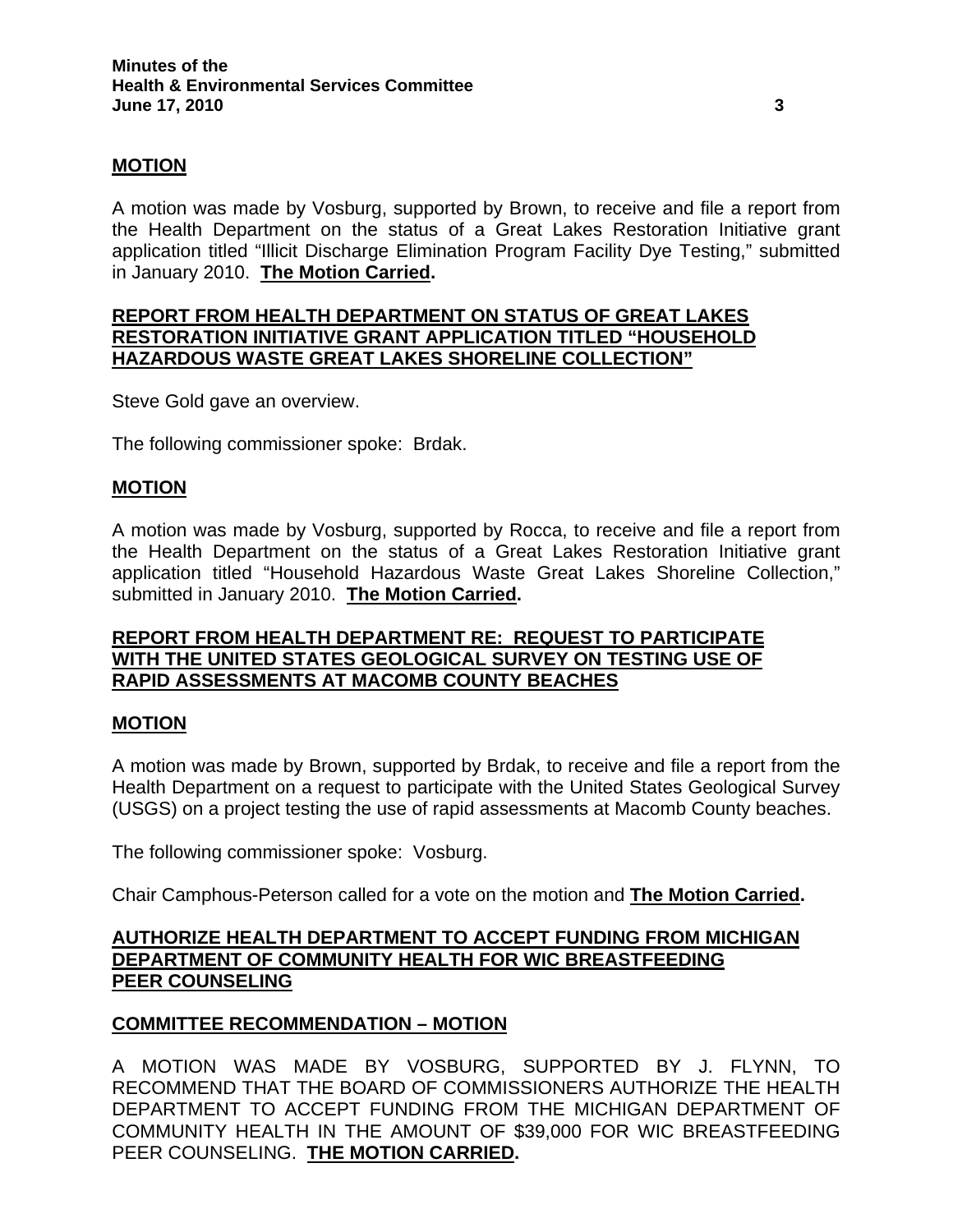## **AWARD OF ANIMAL SHELTER SPAY/NEUTER SERVICES CONTRACTS**

#### **COMMITTEE RECOMMENDATION – MOTION**

A MOTION WAS MADE BY TORRICE, SUPPORTED BY VOSBURG, TO RECOMMEND THAT THE BOARD OF COMMISSIONERS CONCUR WITH THE RECOMMENDATIONS OF THE HEALTH AND PURCHASING DEPARTMENTS TO AWARD ANIMAL SHELTER SPAY/NEUTER SERVICES CONTRACTS TO ALL ABOUT ANIMALS RESCUE, WARREN, MI, AND ANIMAL CLINIC OF STERLING HEIGHTS, STERLING HEIGHTS, MI. **THE MOTION CARRIED.** 

### **APPROVE INCREASE IN ADOPTION FEE FOR CATS FROM MACOMB COUNTY ANIMAL SHELTER**

#### **COMMITTEE RECOMMENDATION – MOTION**

A MOTION WAS MADE BY TORRICE, SUPPORTED BY VOSBURG, TO RECOMMEND THAT THE BOARD OF COMMISSIONERS APPROVE AN INCREASE IN THE ADOPTION FEE FOR CATS FROM THE MACOMB COUNTY ANIMAL SHELTER TO \$85.

The following commissioner spoke: Brown.

Chair Camphous-Peterson called for a vote on the motion and **THE MOTION CARRIED.** 

## **APPROVE INCREASE IN ADOPTION FEE FOR DOGS FROM MACOMB COUNTY ANIMAL SHELTER**

#### **COMMITTEE RECOMMENDATION – MOTION**

A MOTION WAS MADE BY TORRICE, SUPPORTED BY BROWN, TO RECOMMEND THAT THE BOARD OF COMMISSIONERS APPROVE AN INCREASE IN THE ADOPTION FEE FOR DOGS FROM THE MACOMB COUNTY ANIMAL SHELTER TO \$145. **THE MOTION CARRIED.** 

#### **NEW BUSINESS**

Chair Camphous-Peterson noted that she, Commissioner Torrice and Steve Gold visited the Oakland County Animal Shelter and learned that they do their dog and cat licenses over the internet. She said she will be looking into that further for this county and may be bringing something back at a future meeting.

The following commissioner spoke: Brown.